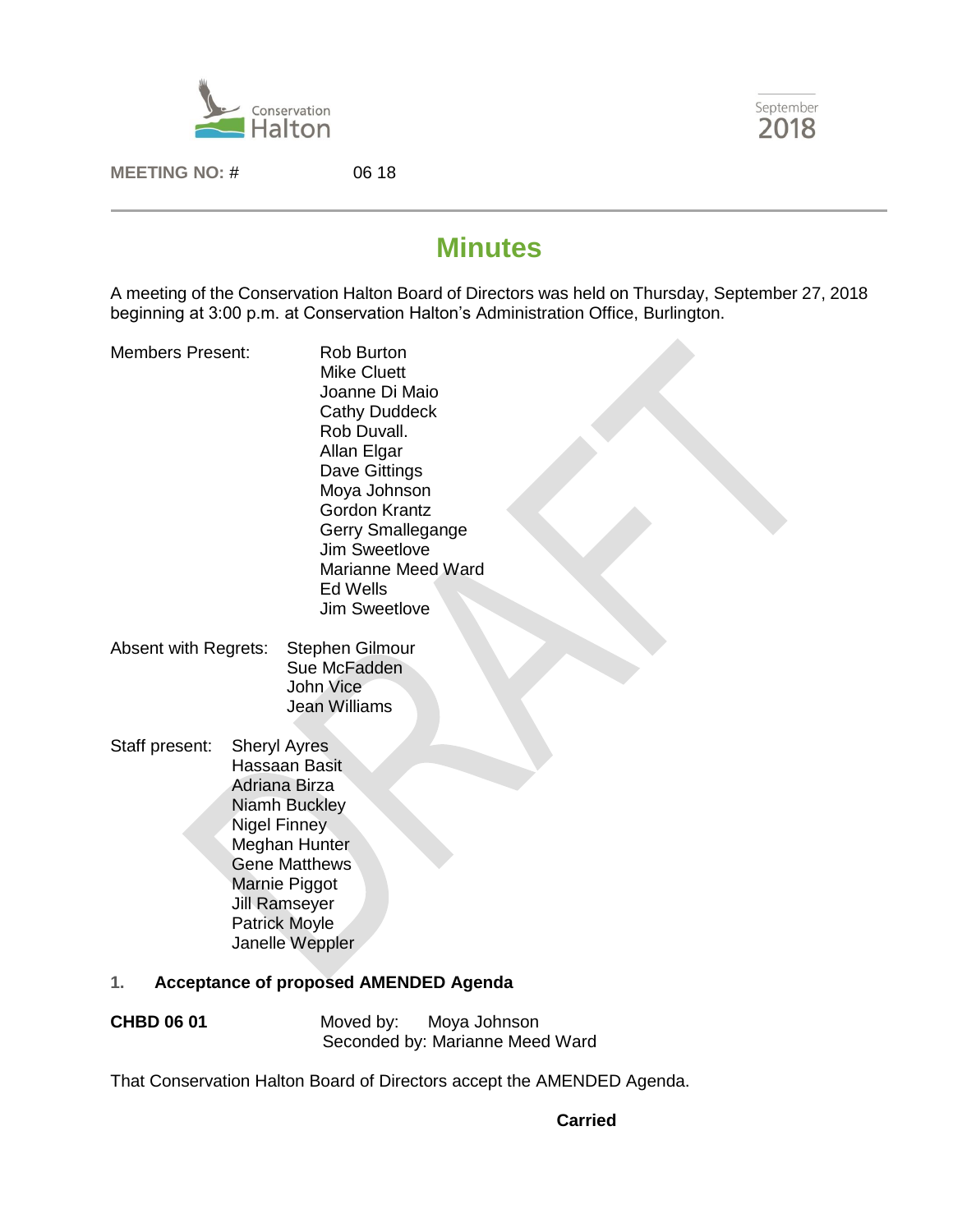



- **2. Disclosure of Pecuniary Interest for Board of Directors**  There was NO disclosure of Pecuniary items.
- **3. Consent Items** Roll Call & Mileage Conservation Halton Board of Directors Minutes dated June 21, 2018 Amended Governance Meeting Minutes dated June 26, 2018
- 3.1. Q2 Strategic Plan Update Report #: CHBD 06 18 02
- 3.2 Healthy & Safety Update Report #: CHBD 06 18 03

#### **Consent items were adopted.**

#### **4. Action Items**

4.1 Budget Variance Report and reserve transfers – September 27, 2018 Report #: CHBD 06 18 04

**CHBD 06 02** Moved by: Allan Elgar Seconded by: Rob Duvall

That the Conservation Halton Board of Directors **receive for information the staff report dated September 27, 2018 on the budget variances for the period ended July 31, 2018 and 2018 projected year end amounts.**

**And further that the Conservation Halton Board of Directors approve the transfers from reserves and increase in respective capital project budgets amounts as set out in the report.**

#### *Carried*

4.2 Sixteen Mile Creek Floodplain Mapping Projects Application Report #: CHBD 06 18 06

**CHBD 06 03** Moved by: Joanne Di Maio Seconded by: Moya Johnson

That the Conservation Halton Board of Directors **support the application for federal funding under the National Disaster Mitigation Program in the amount of \$233,000 to assist with projects study, consultation and staff costs for Sixteen Mile Creek Floodplain Mapping Projects.**

#### *Carried*

4.3 Maplehurst Correctional Centre Flood Mitigation Planning Application for Project Funding to the National Disaster Mitigation Program Report #: CHBD 06 18 08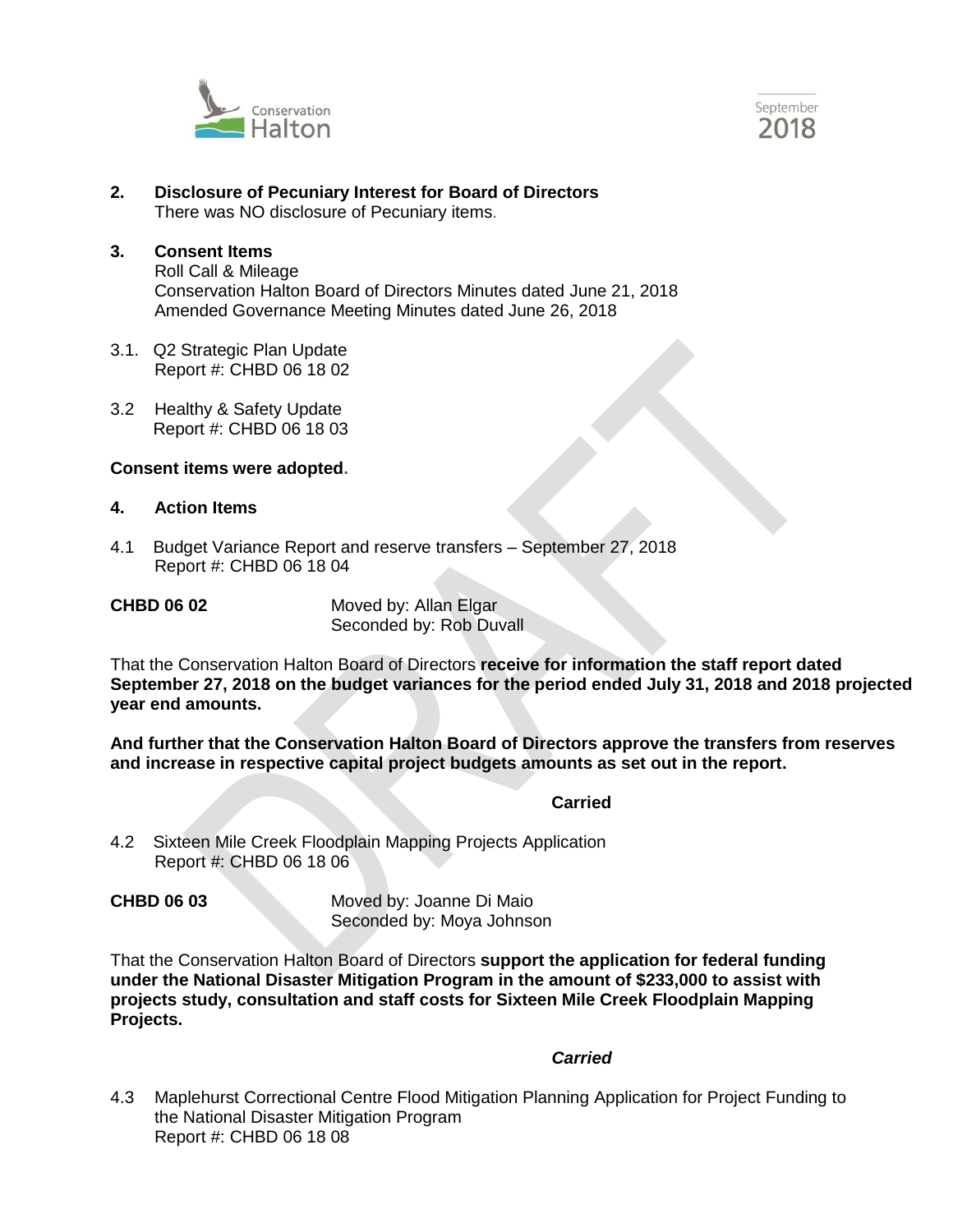



**CHBD 06 04** Moved by: Dave Gittings Seconded by: Ed Wells

That the Conservation Halton Board of Directors **supports an application for federal funding under the National Disaster Mitigation Program in support of the project study, consultation and staff costs for the Maplehurst Correctional Centre Flood Mitigation Planning initiative.**

### *Carried*

4.4 Glen Eden, Uniform RFP Process & Selection of Supplier RFP # KGE401007-18-01 Report #: CHBD 06 18 07

**CHBD 06 05** Moved by: Dave Gittings Carried by: Ed Wells

THAT the Conservation Halton Board of Directors **approve Karbon (Schure Sports) as the winter garment uniform supplier for Glen Eden for a period of up to 8 years; providing that all terms of the agreement are met in accordance with Request for Proposal KGE401007-18-01.**

*Carried*

#### **5. In Camera Items**

THAT the Conservation Halton Board of Directors **convene In Camera**.

Moved by: Ed Wells Seconded by: Rob Duvall

*Carried*

THAT the Conservation Halton Board of Directors **reconvene in public forum**

Moved by: Rob Duvall Seconded by: Ed Wells

*Carried*

# **6. CAO Update**

- 6.1 Appleby College permit has been released
- 6.2 2019 Budget discussions with Halton Region are ongoing
- 6.3 Events for this fall are available on the CH Website; highlighted our first Hops & Harvest Festival at Kelso, October 13 – 14, 2018.

#### **7. Other Business**

7.1 Eastern Loggerhead Shrike Moya Johnson expressed her concern regarding the decision to discontinue the Eastern Loggerhead Shrike recovery program at Mountsberg as proposed by staff in a memo to the